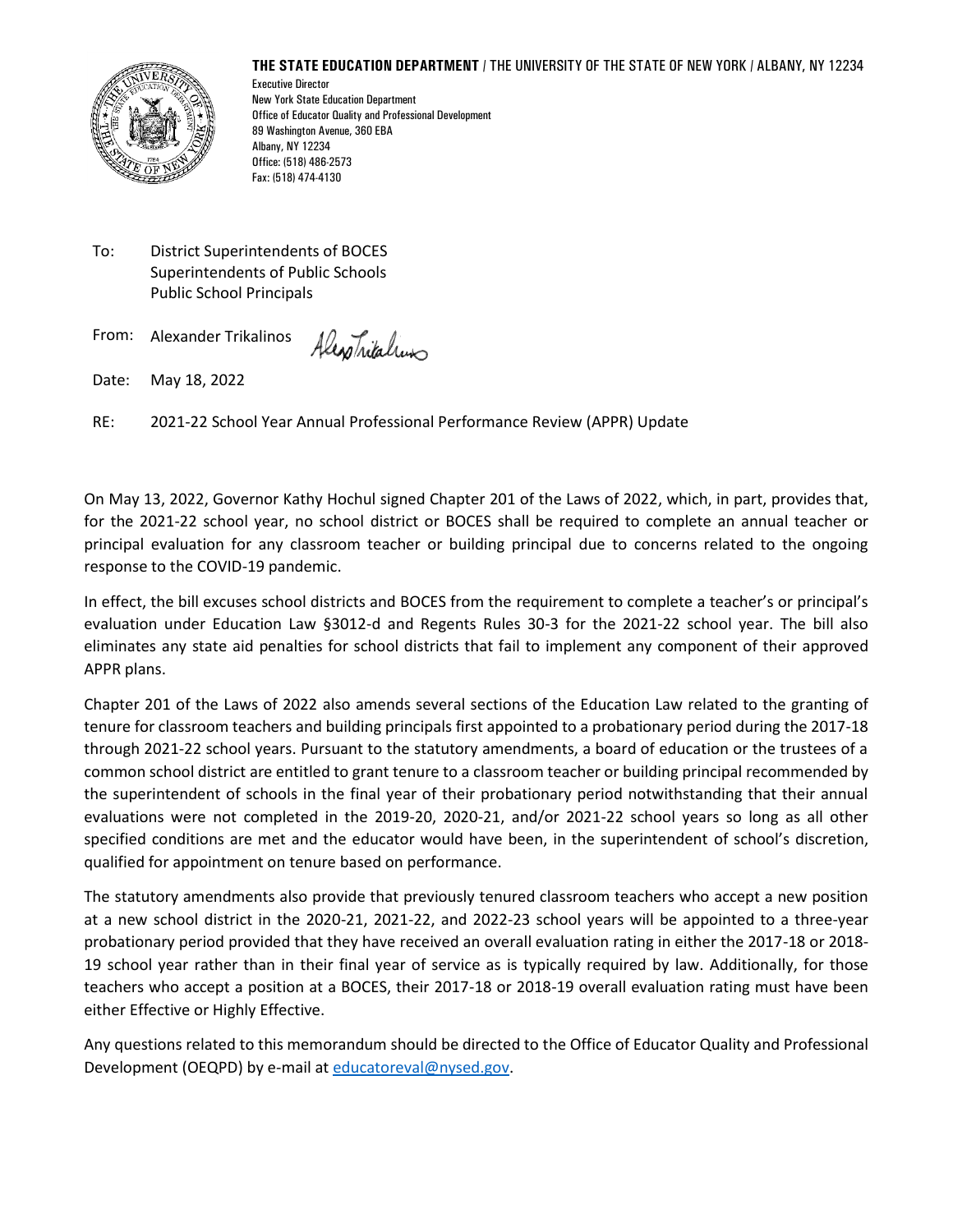#### **Questions and Answers**

# **Can we still complete evaluations if we were able to implement our APPR plan for the 2021-22 school year?**

Yes. The amendments to the law eliminate the requirement for LEAs to complete teacher and principal evaluations for the 2021-22 school year, but do not prohibit evaluations from being completed where an LEA is able to do so.

## **Do LEAs still have to report APPR data for the 2021-22 school year?**

Yes. To the extent that LEAs are able to complete all or part of an educator's evaluation, the Department expects that such scores and ratings will be reported. Information and resources related to the submission of staff evaluation data will be forthcoming and will be posted on the Resources for Staff Evaluation Data Collection page. To reduce the burden on LEAs, the Department will not be requiring LEAs to certify data or complete an APPR implementation certification for the 2021-22 school year. There will be a 2021-22 Staff Evaluation Status form available in the NYSED Business Portal to allow LEAs to report the status of their APPR for the 2021-22 school year. This form will be posted at the conclusion of the 2021-22 school year and can be submitted electronically.

### **What if I already have an approved variance for this school year?**

If your LEA has a variance approved by the Department and such variance was able to be implemented during this school year, then you may, but are not required to, complete evaluations for the applicable teachers and principals using the measures described in that variance.

### **If I have a multiple-year variance, can I still use it next year?**

If your variance is not COVID-related and was approved for multiple years, you can still implement it during its period of approval. Some COVID-related variances were approved for multiple years on a conditional basis pending the status of the pandemic. Further guidance from our office will be forthcoming regarding whether multiple-year COVID-related variances may be implemented in the 2022-23 school year depending on the specific terms of such variances.

# **Can a board of education or the trustees of a common school district grant tenure to a classroom teacher or building principal who was not evaluated during the 2019-20 through 2021-22 school years?**

Yes, so long as all other statutory conditions are met. The amendments to the education law create a different set of conditions for appointing classroom teachers and building principals on tenure who are missing one or more evaluation ratings depending on the school year in which the educator was first appointed to their probationary period.

The chart below provides an overview of these statutory amendments but is not an exhaustive list of criteria for granting tenure. LEAs should consult with their local counsel regarding the specific circumstances under which an educator can be recommended for appointment on tenure.